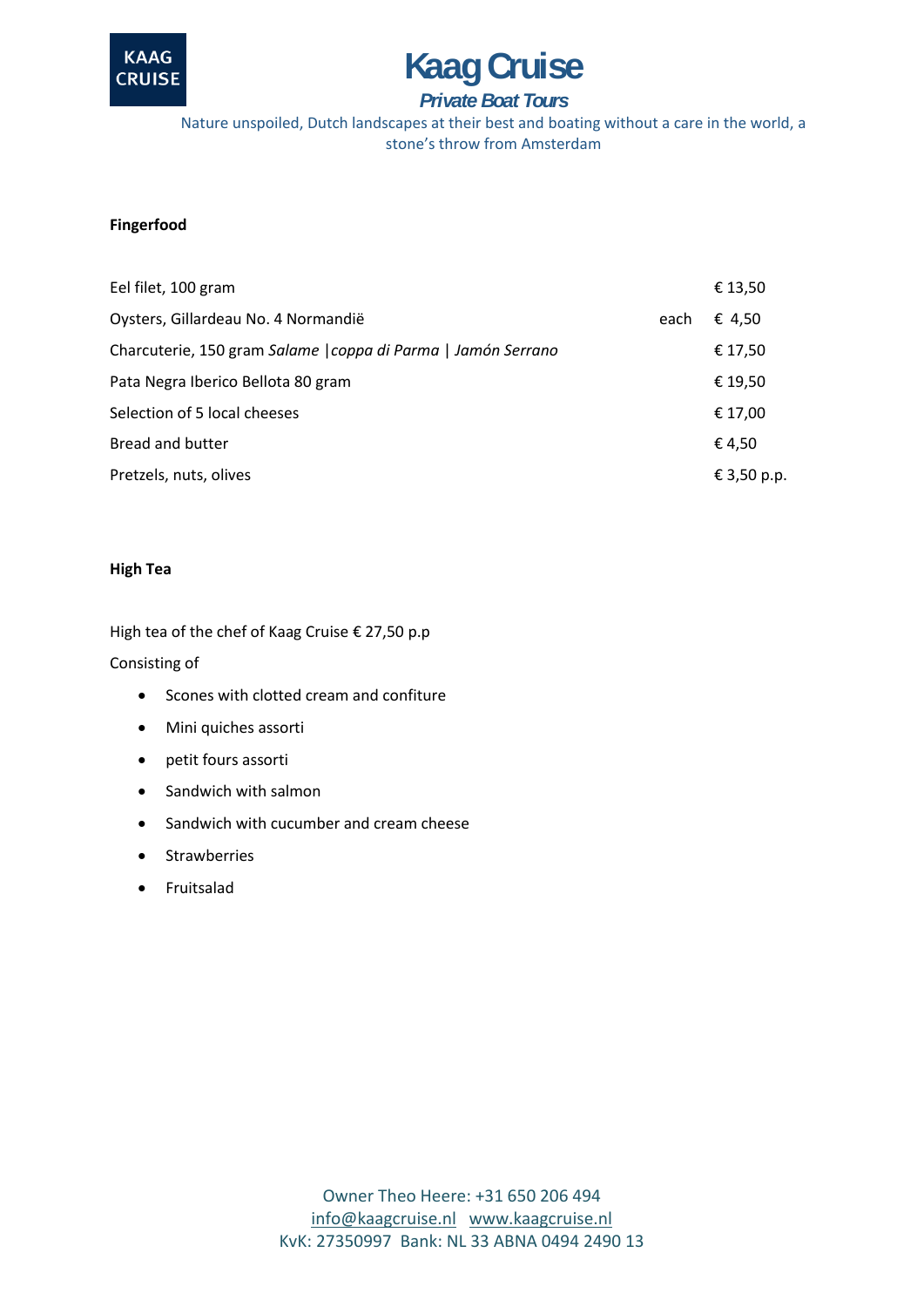



Nature unspoiled, Dutch landscapes at their best and boating without a care in the world, a stone's throw from Amsterdam

The lunch and diner will be served by the top Restaurant Tante Kee. This restaurant is a member of the organisation: "les Jeunes Restaurateurs d d'Europe with chef Raymond Reeb.

### **Menu Lunch**

**Kaag Cruise**<br>
Private Boat Tours<br>
led, Dutch landscapes at their best and boating witho<br>
stone's throw from Amsterdam<br>
be served by the top Restaurant Tante Kee. This rest<br>
mes Restaurateurs d d'Europe with chef Raymond Smoked Salmon or Steak tartaar Aberdeen Angus \*\*\*\*\* Corvina filet or Guinea-fowl \*\*\*\*\* A choice of local cheese or Lemoncake \*\*\*\*\*

Price: 3 cources € 38,50

**Menu Diner**

Sea bass \*\*\*\*\* Aspergus and Eel \*\*\*\*\* Guinea fowl \*\*\*\*\* Lamb or Corvina filet \*\*\*\*\* A choice of local cheese

\*\*\*\*\*

Strawberry and rhubarb

Prices: 4 courses € 52,50 \* 5 courses € 62,50 \* 6 courses € 72,50

Owner Theo Heere: +31 650 206 494 [info@kaagcruise.nl](mailto:info@kaagcruise.nl) [www.kaagcruise.nl](http://www.kaagcruise.nl/)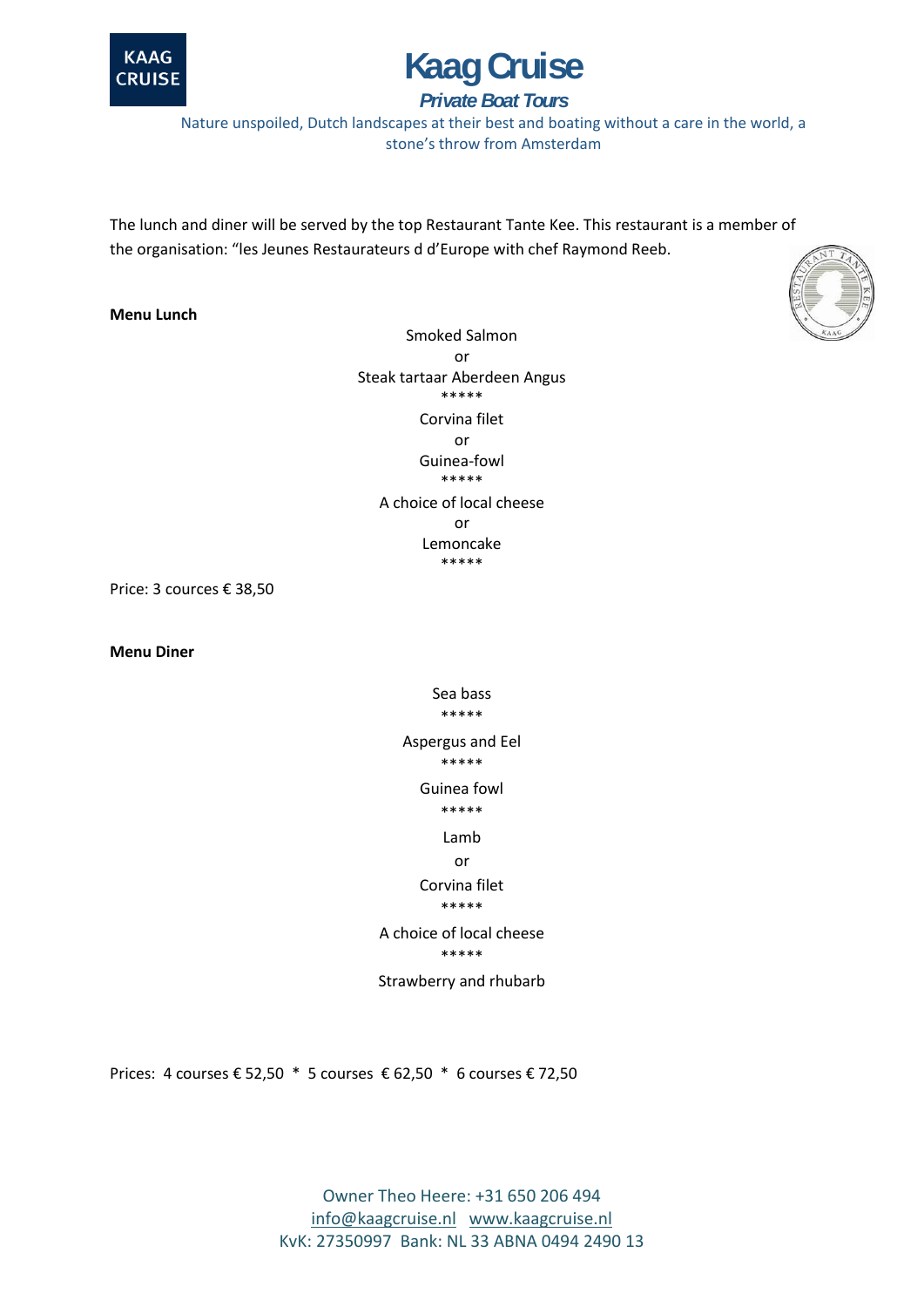

Nature unspoiled, Dutch landscapes at their best and boating without a care in the world, a stone's throw from Amsterdam



| <b>KAAG</b><br><b>Kaag Cruise</b><br><b>CRUISE</b><br><b>Private Boat Tours</b>                       |                                                                                                                          |                     |  |  |
|-------------------------------------------------------------------------------------------------------|--------------------------------------------------------------------------------------------------------------------------|---------------------|--|--|
|                                                                                                       | Nature unspoiled, Dutch landscapes at their best and boating without a care in the wor<br>stone's throw from Amsterdam   |                     |  |  |
|                                                                                                       | ANDRÉ KERSTENS BV<br>PARTNERS IN WIJN SINDS 1880                                                                         |                     |  |  |
| Champagne<br>Champagne Frerejean Freres Brut<br>- 50% Chardonnay, 30% Pinot Noir, en 20% Pinot Mineur | <b>NV</b>                                                                                                                | € 75,00             |  |  |
| Mousserend<br>Crémant de Bourgogne Blanc de Blancs Brut                                               | <b>NV</b>                                                                                                                | € 35,00             |  |  |
| Paul Giraud Jus de Raisin Gazéifié (without alcohol)                                                  | 2016                                                                                                                     | € 18,00             |  |  |
| <b>White wines</b>                                                                                    |                                                                                                                          |                     |  |  |
| * Las Lunes Verdejo, Spanje<br>- Verdejo, DO Rueda                                                    | 2017                                                                                                                     | € 22,00             |  |  |
| Chibet Chardonnay, Languedoc<br>IGP Pays d'Oc                                                         | 2017                                                                                                                     | € 22,00             |  |  |
| Domaine Claude Lafond, Loire<br>Reuilly Blanc 'La Raie'<br>- Sauvignon Blanc                          | 2016                                                                                                                     | € 29,00             |  |  |
| Filipa Pato Branco, Portugal<br>Arinton / Bical                                                       | 2017                                                                                                                     | € 29,50             |  |  |
| Anne de Joyeuse, Languedoc<br>La Butiniere Chardonnay                                                 | 2016                                                                                                                     | € 32,00             |  |  |
| Domaine Tinel Blondelet Sancerre, Loire<br>- Sauvignon Blanc                                          | 2017                                                                                                                     | €45,00              |  |  |
| Domaine Patrick Javillier, Bourgogne<br>-Meursault 'Les Tillets'<br>-Meursault 'les Clousots'         | 2015<br>2014                                                                                                             | € 90,00<br>€ 115,00 |  |  |
| Rosé wines                                                                                            |                                                                                                                          |                     |  |  |
|                                                                                                       |                                                                                                                          |                     |  |  |
| * Chibet Rosé, Languedoc<br>IGP Pays d'Oc                                                             | 2017                                                                                                                     | € 22,00             |  |  |
|                                                                                                       | Owner Theo Heere: +31 650 206 494<br>info@kaagcruise.nl www.kaagcruise.nl<br>KvK: 27350997 Bank: NL 33 ABNA 0494 2490 13 |                     |  |  |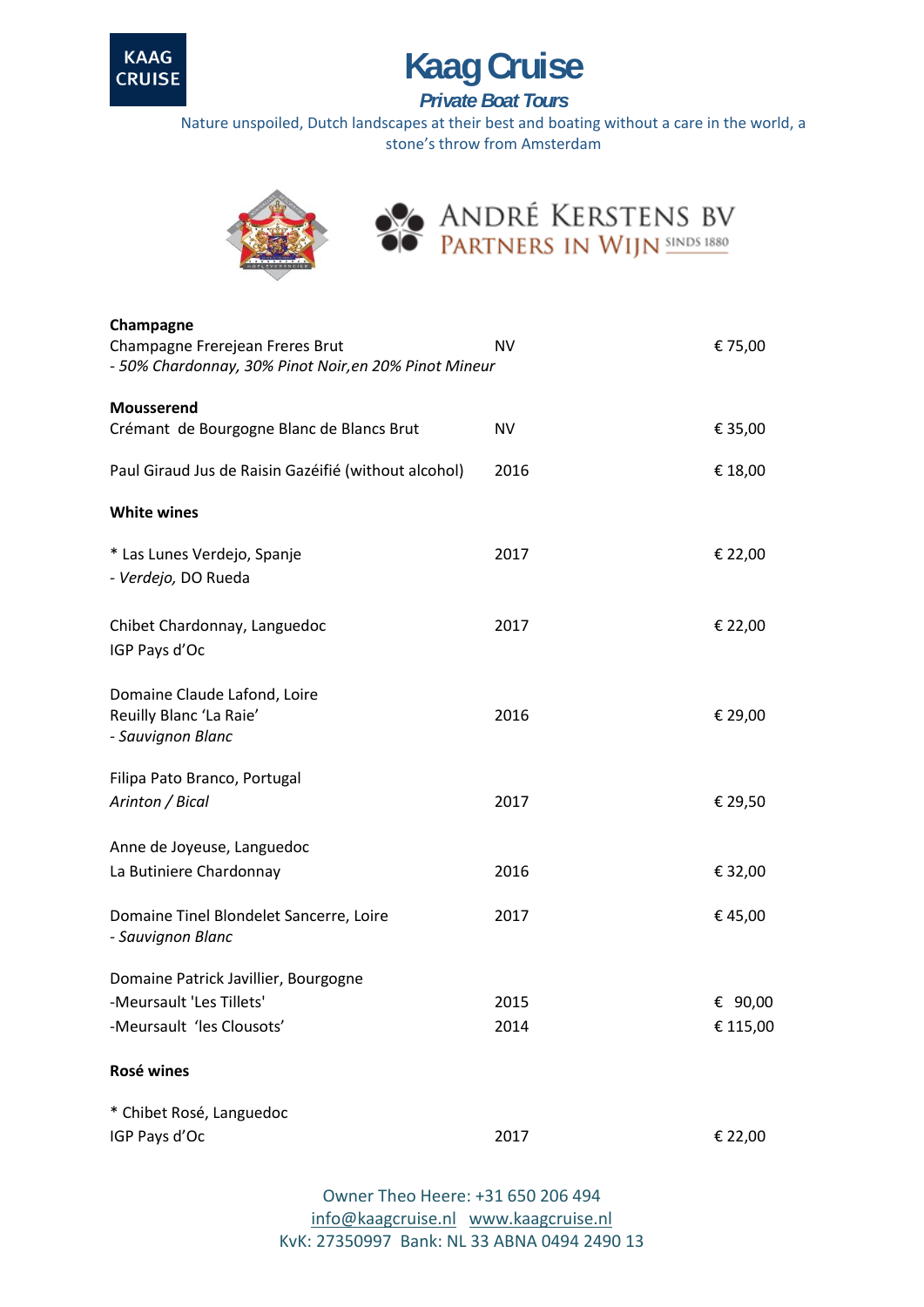

Nature unspoiled, Dutch landscapes at their best and boating without a care in the world, a stone's throw from Amsterdam

### **Red wines**

| <b>KAAG</b><br><b>CRUISE</b>                                                           | <b>Kaag Cruise</b><br><b>Private Boat Tours</b> |                                                                                                                          |                    |
|----------------------------------------------------------------------------------------|-------------------------------------------------|--------------------------------------------------------------------------------------------------------------------------|--------------------|
| Nature unspoiled, Dutch landscapes at their best and boating without a care in the wor |                                                 | stone's throw from Amsterdam                                                                                             |                    |
| <b>Red wines</b>                                                                       |                                                 |                                                                                                                          |                    |
| * Las Lunes Tinto, Spanje<br>- Tempranillo, VdT Castilla                               |                                                 | 2015/16                                                                                                                  | € 22,00            |
| Chibet Merlot, Languedoc<br>IGP Pays d'Oc                                              |                                                 | 2017                                                                                                                     | € 22,00            |
| Domaine Andre Delorme, Bourgogne<br>Mercurey                                           |                                                 | 2016                                                                                                                     | € 55,00            |
| Chateau Loudenne<br>Cru Bourgeois Bordeaux Médoc                                       |                                                 | 2010                                                                                                                     | € 55,00            |
| Bodegas Loa Spes Rioja<br>100% Tempranillo                                             |                                                 | 2013                                                                                                                     | € 60,00            |
| <b>Sweet wines</b>                                                                     |                                                 |                                                                                                                          |                    |
| Domaine de Maubet Petit Manseng                                                        | 75 cl                                           | 2015                                                                                                                     | € 25,00            |
| Chateau Loupiac - Gaudiet, Bordeaux 75 cl                                              | 37,5 cl                                         | 2015<br>2015                                                                                                             | € 29,00<br>€ 18,50 |
| <b>PORT</b>                                                                            |                                                 |                                                                                                                          |                    |
| Van Zellers & Co<br>VZ 10 years Old Tawny                                              |                                                 | <b>NV</b>                                                                                                                | € 50,00            |
| * house wines                                                                          |                                                 |                                                                                                                          |                    |
|                                                                                        |                                                 |                                                                                                                          |                    |
|                                                                                        |                                                 |                                                                                                                          |                    |
|                                                                                        |                                                 |                                                                                                                          |                    |
|                                                                                        |                                                 |                                                                                                                          |                    |
|                                                                                        |                                                 |                                                                                                                          |                    |
|                                                                                        |                                                 | Owner Theo Heere: +31 650 206 494<br>info@kaagcruise.nl www.kaagcruise.nl<br>KvK: 27350997 Bank: NL 33 ABNA 0494 2490 13 |                    |